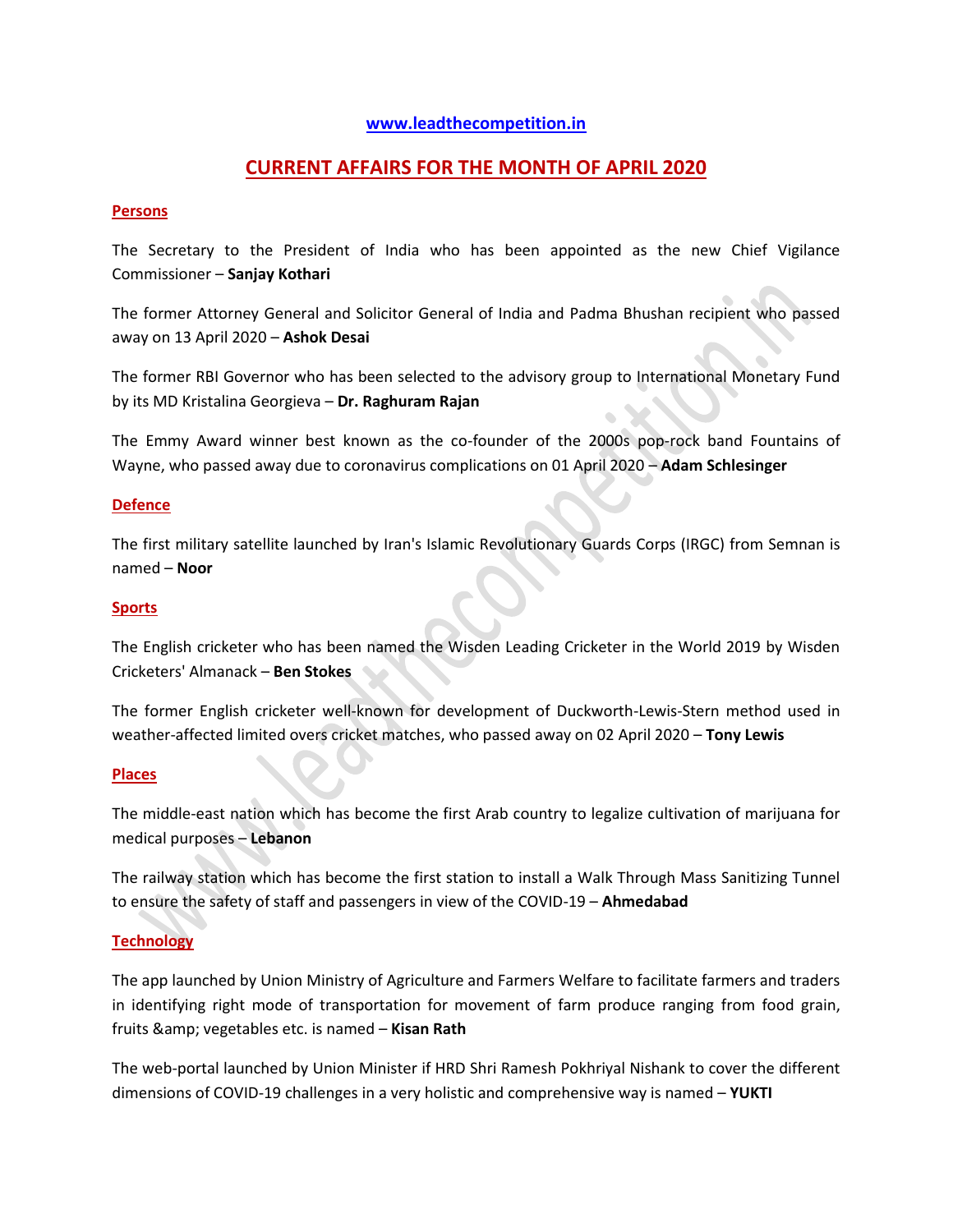The low cost ventilator developed by Indian Railways at its Kapurthala coach factory is named – **Jeevan**

The mobile app developed by the Government of India in public-private partnership to bring the people of India together in a resolute fight against COVID-19 is named. – **Arogya Setu**

#### **Miscellaneous**

The new channel launched by Prasar Bharti specifically dedicated to old classics is called – **DD Retro**

The name given to the operation launched by Delhi Govt to combat corona virus pandemic – **Operation Shield**

The financial years for which the Union Cabinet has decided not to operate the Members of Parliament Local Area Development Scheme (MPLADS) funds – **2020-21 & 2021-22**

The theme of art competition organised by Indian Council of Cultural Relations from 02 April to 01 May 2020 – **United against Corona - Express through Art** 

### **RISHI KAPOOR (Actor)**

Birth: 04.09.1952

Death: 30.04.2020

**Awards**: Filmfare Award for Best Actor for Bobby (1974), Filmfare Lifetime Achievement Award (2008), .

**Notable films**: Shri 420, Mera Naam Joker, Kapoor & Sons, 102 Not Out, Do Dooni Chaar

### **IRRFAN KHAN (Actor)**

Birth: 07.01.1967

Death: 29.04.2020

**Awards**: National Film Award for Best Actor for Paan Singh Tomar (2013), Padma Shri (2011).

**Notable films**: Maqbool, Life in a...Metro, Slumdog Millionaire, Pan Singh Tomar, The Lunchbox, Piku, Jurassic World, Life of Pi, The Jungle Book (Voice of Baloo)

### **EPIDEMIC DISEASES (AMENDMENT) ORDINANCE, 2020**

The Central government has promulgated an Ordinance to amend the Epidemic Diseases Act, 1897 to make attacks on doctors and healthcare workers a cognizable and non-bailable offence.

As per the amendment, whoever commits or abets the commitment of violence against health care worker, shall be punished with imprisonment ranging from 3 months to 5 years, and penalty ranging from Rs 50,000 to 2 lakh.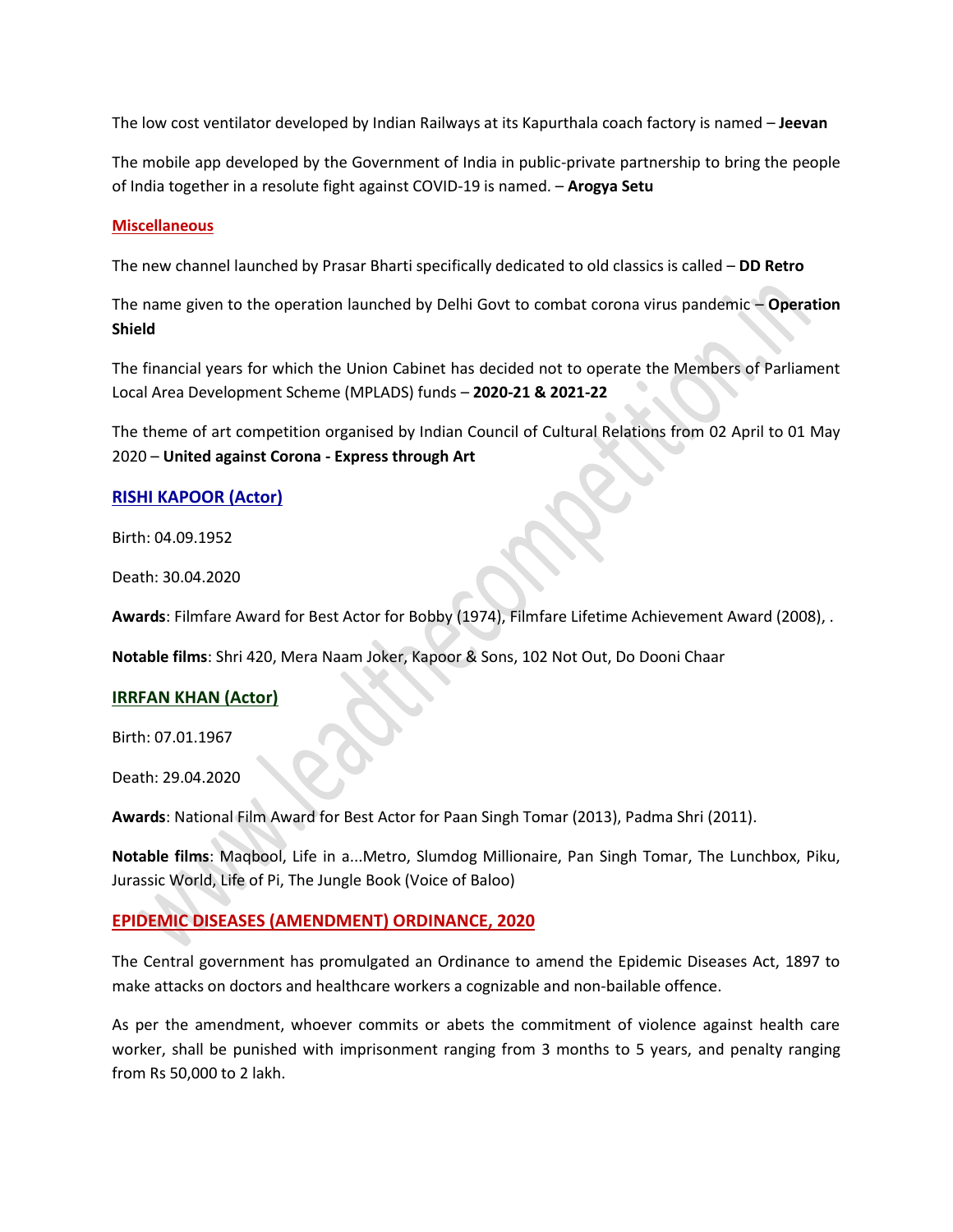In case of a very serious attack, the imprisonment may be for a minimum period of 6 months and maximum of 7 years, with penalty ranging from Rs 1 lakh to 5 lakhs.

As per the Ordinance, investigation into the incidents of attacks on doctors and healthcare workers has to be conducted by a senior inspector and be completed within 30 days.

# **Important Days of April**

| World Autism Awareness Day: 02 April 2020                                                                |  |  |  |  |
|----------------------------------------------------------------------------------------------------------|--|--|--|--|
| Theme: The Transition to Adulthood                                                                       |  |  |  |  |
| Designated by: UN General Assembly                                                                       |  |  |  |  |
| First Observed in: 2008                                                                                  |  |  |  |  |
| International Mine Awareness Day: 04 April 2020                                                          |  |  |  |  |
| Designated by: United Nations General Assembly                                                           |  |  |  |  |
| First Observed in: 2006                                                                                  |  |  |  |  |
| International Day of Sport for Development and Peace: 06 April 2020                                      |  |  |  |  |
| Designated by: United Nations General Assembly                                                           |  |  |  |  |
| First Observed in: 2014                                                                                  |  |  |  |  |
| World Health Day: 07 April 2020                                                                          |  |  |  |  |
| Designated by: World Health Organisation                                                                 |  |  |  |  |
| Theme: Support Nurses and Midwives                                                                       |  |  |  |  |
| First Observed in: 1950                                                                                  |  |  |  |  |
| International Day of Human Space Flight: 12 April 2020                                                   |  |  |  |  |
| Designated by: UN General Assembly                                                                       |  |  |  |  |
| First Observed in: 2011                                                                                  |  |  |  |  |
| World Haemophilia Day: 17 April 2020                                                                     |  |  |  |  |
| Designated by: World Federation of Haemophilia                                                           |  |  |  |  |
| Theme: Get+ Involved                                                                                     |  |  |  |  |
| First Observed in: 1989                                                                                  |  |  |  |  |
| International Day for Monuments and Sites (World Heritage Day): 18 April 2020                            |  |  |  |  |
| Designated by: UNESCO                                                                                    |  |  |  |  |
| Theme: Shared Culture, Shared Heritage and Shared Responsibility                                         |  |  |  |  |
| First Observed in: 1983                                                                                  |  |  |  |  |
| International Mother Earth Day: 22 April 2020                                                            |  |  |  |  |
| Designated by: UN General Assembly                                                                       |  |  |  |  |
| <b>Theme: Climate Action</b>                                                                             |  |  |  |  |
| First Observed in: 2010                                                                                  |  |  |  |  |
| Note: Earth Day was first observed in 1970 in the United States and it went global in 1990. The same day |  |  |  |  |
| was adopted by the UN in 2009 as the International Mother Earth Day.                                     |  |  |  |  |
| UN English Language Day: 23 April 2020                                                                   |  |  |  |  |
| Designated by: UN Dept of Public Information                                                             |  |  |  |  |
| First Observed in: 2010                                                                                  |  |  |  |  |
| Significance: Birthday of William Shakespeare                                                            |  |  |  |  |